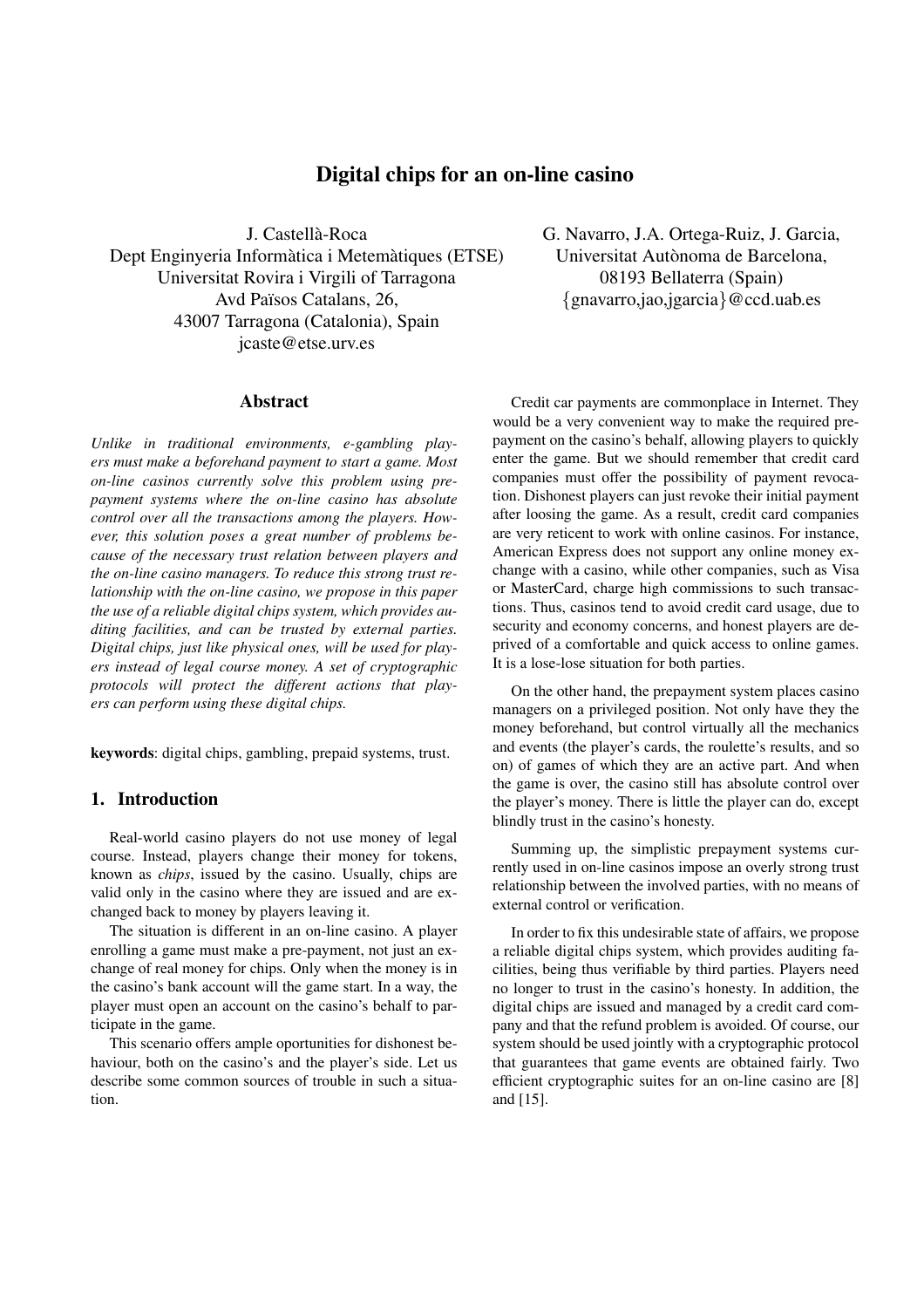# **1.1. Related Work**

Physical chips resemble, and in fact are used instead of, physical money. Thus, one may think that the best approach to implement digital chips is providing some sort of digital money.

Digital money has received wide attention in the literature. Relevant research [1, 2, 3, 4, 5, 7, 10]. We refer the reader to [14] for a good survey on the field.

Despite the large number of proposals, the ability to transfer ownership of digital money is seldom supported, the most remarkable system offering this property being Okamoto's [13]. This digital cash system also provides user privacy, off-line payment and dividability. While our proposal offers transferability, we shall not need the latter three properties (cf. section 2.1). The main drawbacks of Okamoto's proposal are its complexity and the great computational cost of payments (every payment needs at least  $3K/2$  exponentiations, where K is a security parameter with a typical value of 50).

An alternative to digital money systems are micropayment systems, which are, in principle, a more efficient solution. The most interesting micropayment systems allow some form of transferability [6, 12, 11]. Here, transferability refers to the fact digital coins owned by an user can be transferred to another one, provided they have not been used. One of the main drawbacks of those systems is that used coins cannot be transferred anymore, or used in any other way for that matter. Even more important is the fact that, because they use hash chains to encode coins, to transfer a coin means to transfer a subchain. This normally involves revealing the seed of the hash chain to the receiving entity. In [12], one user can in principle transfer an unused subchain to another one, but they do not specify how to actually make this transfer, while in [6, 11] the authors use the delegation capabilities of trust management systems (such as KeyNote or SPKI/SDSI) to delegate a subchain to another user. Summing up, these approaches are based on hash chain micropayments and the transferability of chips is severely limited. On-line e-gambling needs a digital system supporting an unlimited number of chip transfers among players (think for instace of an on-line poker game).

Finally, an interesting scheme is [17], where an optimistic third trusted party (TTP) is used to resolve guarantee payments. The TTP knows the credit card number of each player, and reveals it in case the player is dishonest to ensure that the payment is actually made. Our solution, based in [2], will also use an optimistic TTP to resolve any dispute arising during the game.

### **1.2. Paper organization**

The rest of this paper is organized as follows. Section 2 describes the main properties and elements of our proposal, as well as the actions that players can perform on digital chips. Then, section 3 presents a set of subprotocols, one for each of the above mentioned actions. An analisis on the security of the system is presented in section 4. The paper closes with a list of conclusions in section 5.

# **2. Overall system structure**

# **2.1. Properties of digital chip systems**

Any digital chip system for on-line casinos must provide, at least, the following guarantees:

- **Independence** : the security of digital chips must not depend on any physical device. The use of devices such as smart cards or similar tamper proof devices should be avoided.
- **Resilience against forgery** : only the on-line casino should be able to issue digital-chips.
- **Resilience against reuse** : if one player transfers a digital chip, she must not be capable of reusing it for other transactions.
- **Resilience against robbery** : digital chips must be usable only by their legitimate users. If robbery is avoided, a player can, for instance, show her digital chips as a proof that she has money enough to equal one bet.
- **Transferability** : the digital chips must be transferable to other players. If one player loses a bet, she must pay (transfer) her digital chips to the winner.
- **Payment** : players should always get the money they win.
- **Efficiency** : the game is played on-line and chips transferences between players and the casino need to be performed in real time.

All of the above properties are covered in the digital chips system presented in the following sections, which thus provides a complete solution to the on-line gambling problems. Specially, the transferability issue (open in many other proposals) is fully solved. As pointed out in section 1.1, strong privacy, dividability and off-line payments are provided by other systems. In our case, off-line payment is not an issue, since we focus on on-line chip usage. As for privacy, we need a system where it is revokable, because, if both transferability and privacy are granted, money laundering and tax evasion are hard to detect [9]. Finally, in a traditional casino, chips are never divided. Thus, in our proposal digital chips are indivisible.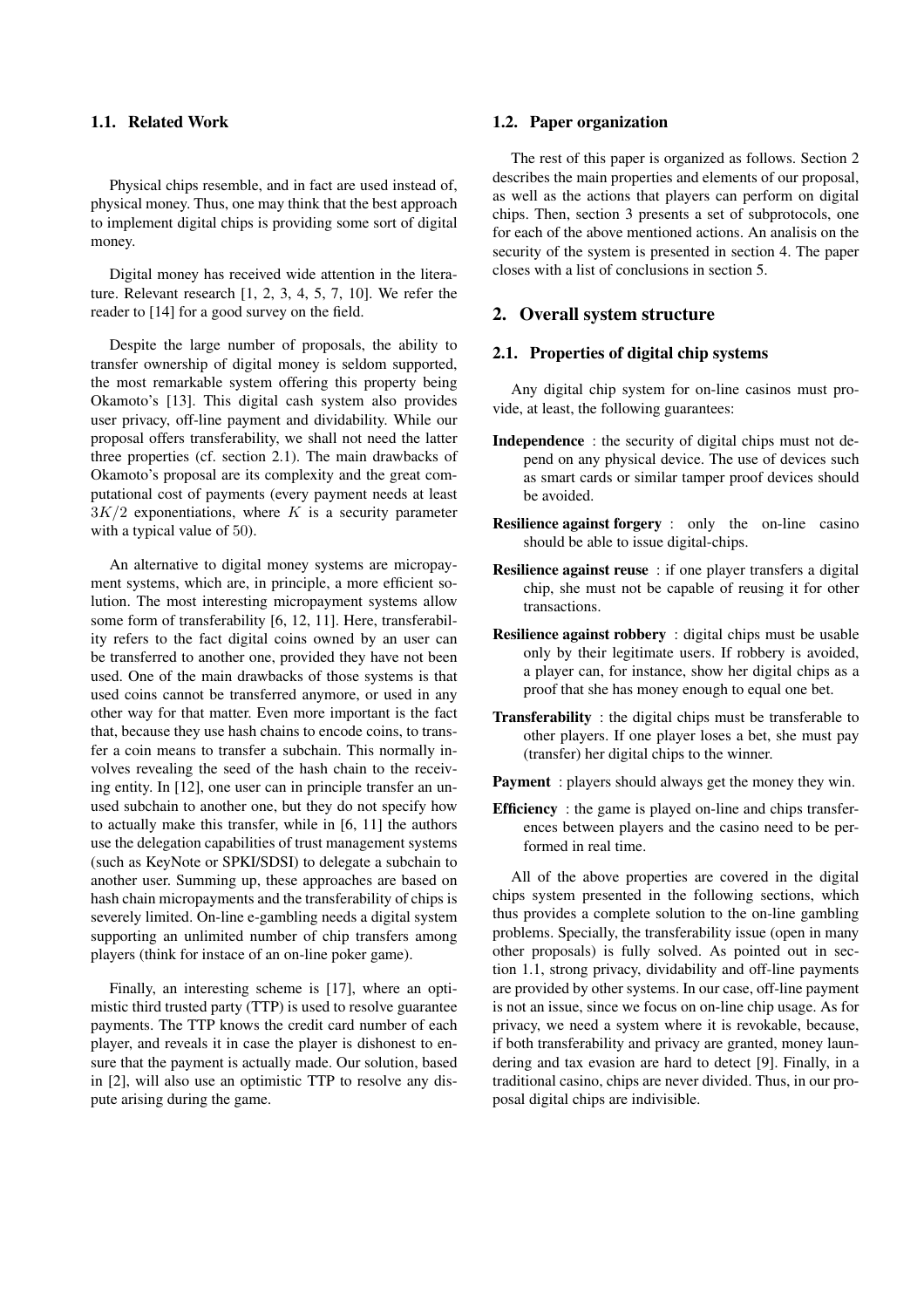# **2.2. Actors and actions**

In our scenario, we shall be faced with interactions between five kinds of parties or actors, namely:

- **Bank** : the entity, owned by the on-line casino, in charge of issuing digital chips.
- **Ownership Controller**: this entity, introduced by this proposal, is in charge of managing the list of all valid chips (issued by the Bank), and the operations on them. All messages related to actions on digital chips are sent to the Ownership Controller (OC), which verifies and, when they are valid, publishes them on a bulletin board.
- **Time server** : for an accurate accounting we use a time server providing a precise timestamp to each game event.
- **Dealer** : the dealer is the casino's representer in the game table; more concretely, we will use the term *dealer* to refer to the software that acts in name of the on-line casino during the game.
- **Player** : we will use the term player to refer to both a person taking part in the game and the software used to that end.

Before, during and after an on-line game, the above actors interact between them and use digital chips in the following ways:

- **Withdrawal** : a player gives some money to the bank and indicates the value of her chips. The bank issues the chips.
- **Bet** : in a traditional casino when one player makes a bet she places her chip on the table. We will refer to its virtual counterpart simply as a bet.
- **Transfer** : a player transfers one of her chips to other player, as a result of her losing a bet.
- **Deposit** : a player returns her chips to the bank, and the bank pays them.

In next section, we present a subprotocol for every action above, providing in this way a complete protocol for digital chip handling in on-line casinos.

# **3. Protocols**

As we have seen, there are four actions involving digital chips during a typical game in an on-line casino: withdrawal, bet, transfer and deposit. A complete specification for a digital chips management system must provide a protocol for handling each of these actions, and the following subsections describe our proposed solution for them. To carry out these protocols, control and configuration data must be generated and a set of initialization tasks on these data is needed; in other words, we need to initialize our system before on-line gaming begins. Section 3.1 below details these initialitation steps, while the actual protocols are specified in sections 3.2 to 3.5.

### **3.1. Initialization**

Prior to the game, we shall generate the basic information that every actor must have to participate in our system. With the exception of the Bank, each system actor needs an asymmetric key pair. In addition, the Bank stores, for each possible digital chip value, an associated key pair and additional control data (see below). More concretely, these are the keys and data needed to setup of system:

- **Bank** : The bank chooses how many chip values will be issued, and makes them public. Let us assume that there are  $t$  fixed prices for the chips. We shall denote the vector of available chip prices as  $V = \{v_1, \ldots, v_t\}$ . For each price  $v_i$ , the bank generates the following information:
	- an asymmetric key pair  $(P_i, S_i)$ ;
	- two large prime numbers,  $p_i$  and  $q_i$ , such that  $p_i = 2q_i + 1.$

**Ownership controller** : the OC owns a key pair,  $(P_c, S_c)$ 

**Time server** : the Time server owns a key pair  $(P_t, S_t)$ .

**Dealer** : the dealer has a key pair  $(P_d, S_d)$ .

**Player** : each player owns a key pair  $(P_p, S_p)$ .

### **3.2. Withdrawal protocol**

When a player  $P$  needs chips to play in the on-line casino, she will issue a withdrawal request to the Bank. We shall represent such as request using a list  $C$  of chip values:

$$
C \equiv \{c_i, \ldots, c_n\}, \ \forall ic_i \in V,
$$

where  $n$  is the number of chips requested and  $V$  is the list of available chip values (cf. section 3.1). The total amount s paid by the player will thus be

$$
s = \sum_{i=1}^{n} c_i
$$

To satisfy a withdrawal request, the Bank will issue  $n$ digital chips, represented by as  $X = \{x_1, \ldots, x_n\}$ , according to the Protocol 1 below. This chip generation protocol involves the fulfillment of two subprotocols, one between the Bank and the player (Protocol 2) and a second one between the Bank and the OC (Protocol 3).

# **Protocol 1**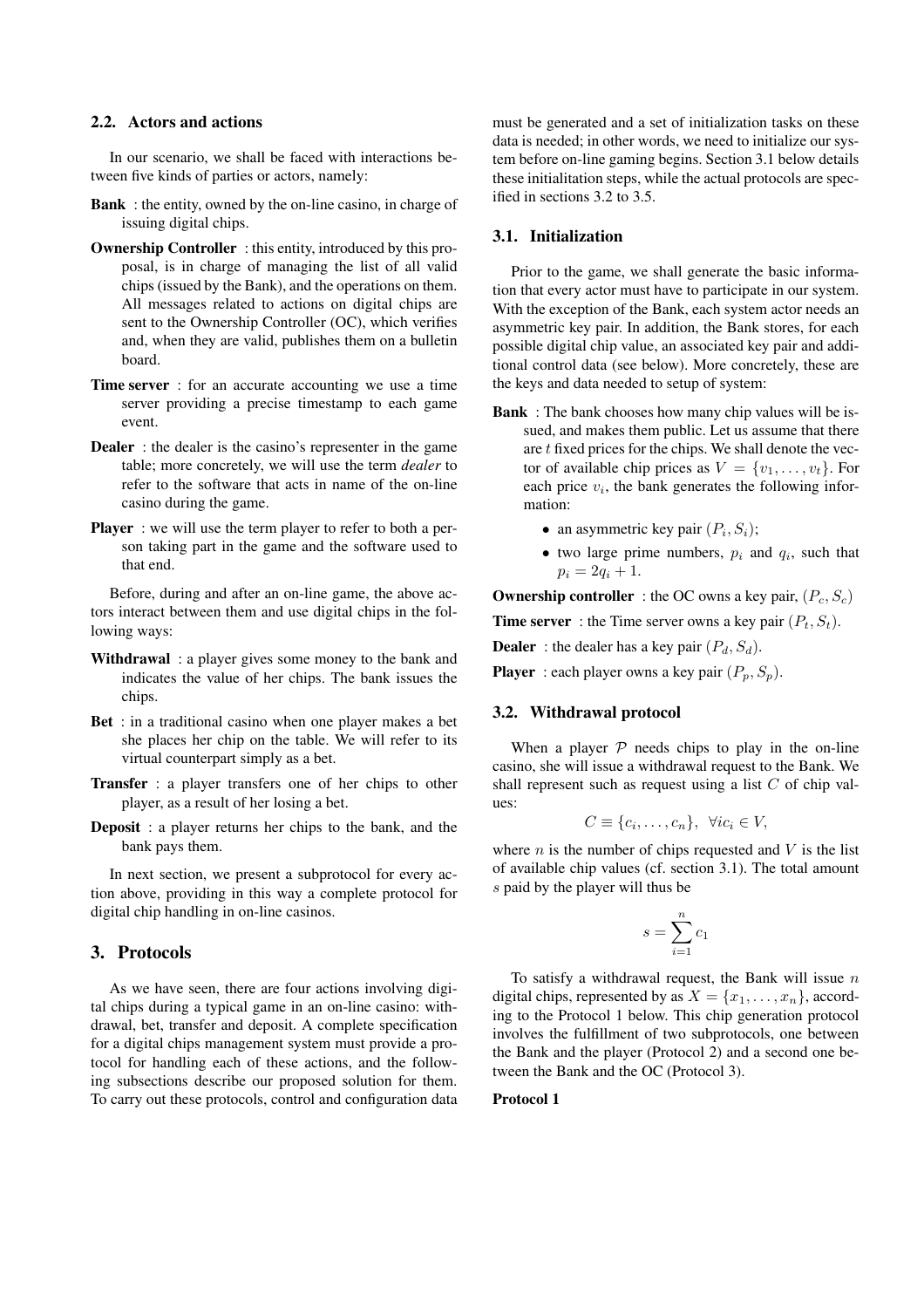- *1.* P *performs the following steps:*
	- (a) Define the list of chip values requested,  $C =$  $\{c_1, \ldots, c_n\}.$
	- *(b) Send* C *in a secure way to the bank.*
- *2. The Bank, upon receiving* C*, performs the following actions:*
	- *(a) Verify that all requested chip values are valid, i.e. that*  $\forall j \ c_j \in V$ *.*
	- *(b) Substract* s *from P's account, where*  $s = \sum_{i=1}^{n} c_i$ .
	- *(c) For each*  $c_i \in C$ *:* 
		- *i. Generate, completing Protocol 2 with*  $v =$  $c_j$ , the pair of values  $(I_j, I_j^{w_j})$ .
		- *ii.* Digitally sign  $I_i||c_J$  (where  $||$  denotes con*catenation*), *using the key pair*  $(P_i, S_j)$  *associated* with the token value  $c_j$ . Let us call *this signature*  $\gamma_j$ *, i.e.*  $\gamma_j \equiv S_j \{I_j || v_j \}$ *.*
		- *iii. Complete Protocol 3 with OC, using the previously computed values*  $(I_j, I_j^{w_j})$ , *to obtain the token*  $\beta_i$ *.*
		- *iv.* Finally, construct the digital chip of value  $c_i$ *according to the equation*

$$
x_j \equiv (I_j, c_j, \gamma_j, I_j^{w_j}, \beta_j)
$$

*(d) Send the generated chips (*X*) to both* P *and OC.*

*3. Upon reception of* X*, the Ownership Controller will publish the new chips in its bulleting board, marking them as valid. At this point,* P *is ready to use them for on-line games or transfer.*

Thanks to the protocol completed between the player and the Bank, which yields th pair  $(I_j, I_j^{w_j})$ ,  $\mathcal P$  can use Schnorr's zero-knowledge algorithm [16] to prove that she is the owner of each chip. By virtue of the zero-knowledge property, there is no risk of the chip being stolen by the ownership verifier. The protocol between  $P$  and the Bank is parameterized by the chip's value  $v$ , and consists of the following steps:

# **Protocol 2**  $[(v \in V)]$

- *1. The Bank picks a generator I of a subgroup*  $G$  *of*  $Z_p^*$  *of order* q*, using a uniform distribution seeded by a ran* $dom$  *valued*  $\sigma_1$ *. Here, p and q are the random numbers associated to* v *during the initialization phase described in section 3.1.*
- *2. The Bank sends* I *to* P
- *3.* P generates a random value w, such that  $2 < w < q$ , *using a uniform distribution seeded by a random number*  $\sigma_2$ *.*
- 4. P computes  $I^w \bmod p$ ;
- 5.  $P$  *sends*  $I^w$ ;
- *6.* P *proves, using the Schnorr algorithm, that she knows*  $\log_I I^w$ .

The pair of values generated during the above protocol are signed by the Ownership Controller. As we have seen, this signature  $(\beta)$  is included in the digital chip, to assess its validity. This signature is obtained via the following simple exchange between the Bank and OC:

# **Protocol 3** *[(*I, I <sup>w</sup>*)]*

- *1. The Bank sends*  $(I, I^w)$  *to the OC.*
- 2. The OC digitally signs the concatenation  $I||I^w$  of the *received values, using the OC's private key and yielding* β*:*

$$
\beta = S_c\{I||I^w\}.
$$

## **3.3. Bet protocol**

Once a player has withdrawn a number of chips, she can use them to bet in the on-line casino. Betting will be accomplished via a cryptographic protocol that must guarantee that bets are not changed after the fact and that winners get their money, just as in real-world casinos. To that end, we present two protocols. The first one (Protocol 4) is used to bet, and ensures that players cannot reuse chips lost in game or change in any way their bets after the game is over. On the other hand, Protocol 5 defines the procedure by which winners obtain their legitimate payment.

When a player  $P$  wants to make a bet using a digital chip x, the following protocol between  $P$ , the game's Dealer, the Time Server and the Ownership Controller takes place:

#### **Protocol 4**

- *1. The Dealer composes the message*  $m_b = (T_b, N, H)$ , *where*  $T_b$  *is the time available to bet,* N *is a nonce value, and* H *is an identifier of the hand or throw.*
- 2. *The Dealer digitally signs*  $m_b$  *using his key pair,*  $m =$  $S_d\{m_b\}.$
- *3. The Dealer sends*  $(m_b, m)$  *to the Time Server.*
- 4. The Time Server stamps  $(m_b, m)$ , and returns  $T_1 =$  $S_T\{m_b, m, T\}$  *to the Dealer, where* T *denotes the server time.*
- *5. The Dealer sends*  $T_1$  *to*  $P$ *;*
- 6. P composes a bet  $b = (R, a, x_i, T_1)$ , where R is a *Schnorr proof and* a *is the message of the bet.* R *can* be used to prove that she knows  $\log_I I^w$  (see Proto*col 2), that is, that* P *is the chip's owner.*
- *7. P sends*  $m_p = S_p\{b\}$  *to the Time Server.*
- *8. the Time Server stamps* mp*, and returns*  $T_2 = S_T\{m_p, T'\}$  to  $\overline{P}$ , where  $T'$  is the cur*rent server time.*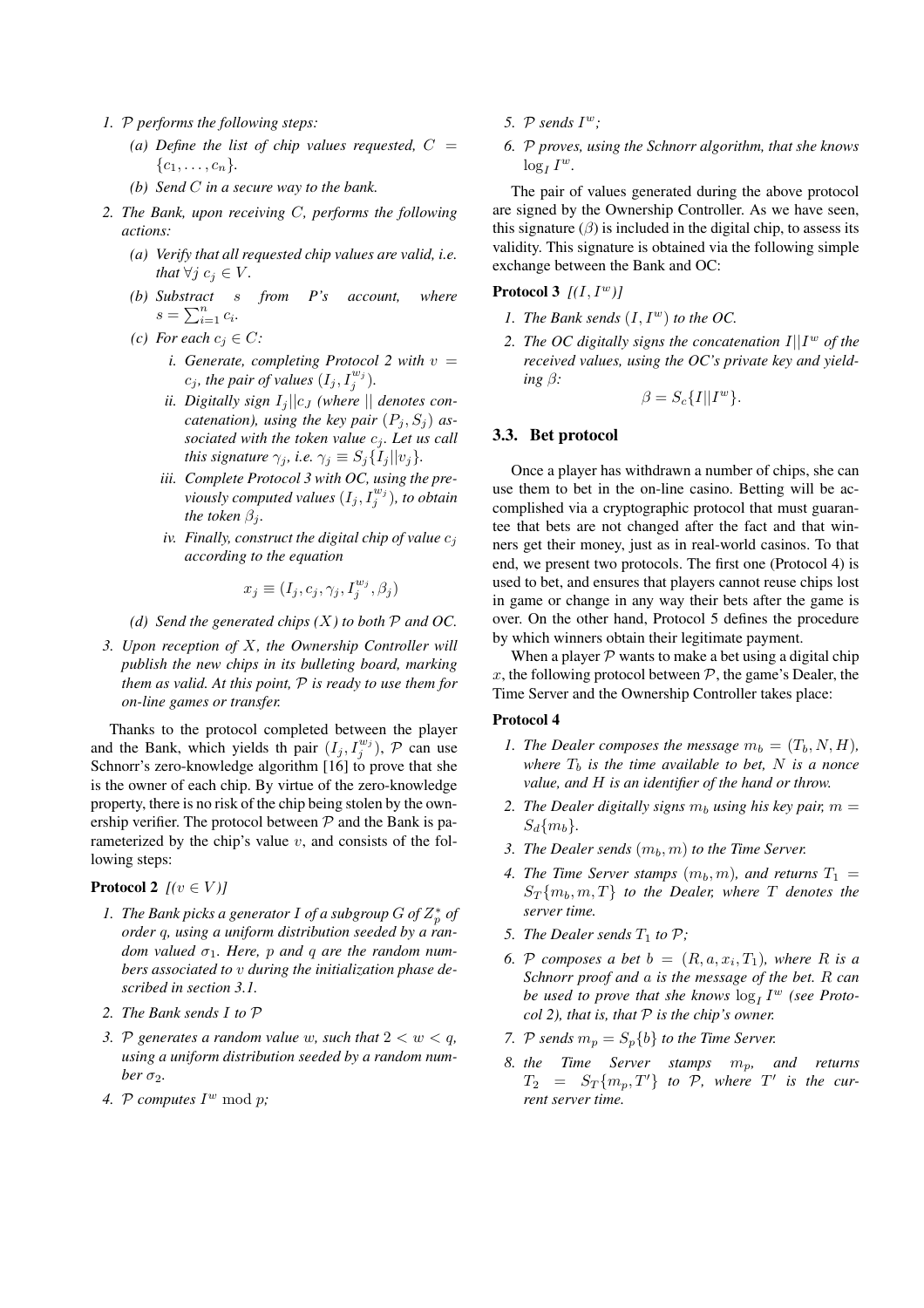- 9. P sends  $T_2$  *to the Dealer, who verifies it.*
- *10. The Dealer composes the message*  $m_e = (m, m_b, T_2)$ *.*
- 11. The Dealer digitally signs  $m_e$  *using his key pair, obtaining the value*  $m' = S_d{m_e}$ , and *sends*  $(m_e, m')$ *to the OC and to* P*.*
- *12. The OC blocks the chip* x*, so that* x *cannot neither be used in other bet nor deposited by* P*.*
- *13. The OC places the bet in its bulletin board. Anybody can verify that the bet is correct.*

Note how the interaction with the Time Server ensures that bets are issued only during the time slot alloted to that end, while the OC plays a key role in ensuring the provability of the bet.

If  $P$  loses her bet, we must guarantee that the winner  $P'$ is able to proof that  $x$  was used in the bet, and that he won the game; i.e., we must prevent any attempt of cheating by  $\mathcal P$ , either by repudiating his bet or refusing to transfer x to the legitimate winner. The protocol used to that end will be fair provided a requisite cryptographic protocol is used to generate the games events whose outcome is at stake. Efficient game event handling schemes can be found in the literature [8, 15].

If  $P$  is honest,  $P'$  will obtain the chips he won using the nominal transfer protocol discussed in section 3.4, with the mediation of the OC. Otherwise, subprotocol 6 will be used to force  $P$ 's payment. Thus,  $P'$  will obtain his money by following the following protocol, which takes place when the game is over:

#### **Protocol 5**

- *1. The Dealer sends the result of the game and the name of the winner*  $P'$  *to the OC.*
- 2. *The* OC,  $P$  *and*  $P'$  *run the transfer Protocol 7* (*cf. section 3.4) for every chip of* P *in the bet.*
- *3. If* P *does not collaborate during the transfer protocol, the OC and the winner* P *run Protocol 6 to force* P*'s payment.*

Let us assume that  $X = \{x_1, \ldots, x_s\}$  is the set of chips that  $P'$  has won and some dishonest player has not paid. In this situation, the winner can reclaim his payment by completing the following dialog with the Ownership Controller:

# **Protocol 6**

*For each*  $x_i = \{I_i, c_i, \gamma_i, I_i^{w_i}, \beta_i\}$  *in* X:

- *1.*  $\mathcal{P}'$  generates a random value  $w'_i$ , such that  $2 < w'_i$ qi *, using a uniform distribution seeded by a random value* σ*.*
- 2.  $P'$  *computes*  $I_i^{w'_i}$  mod  $p_i$  *and sends it to the OC.*
- *3.* P <sup>0</sup> *proves proves to the OC, using Schnorr's zero*knowledge proof, that she knows  $\log_{I_i} I_i^{w'_i}$ .
- *4. The OC computes*  $\beta'_{i} = S_{c} \{ I_{i}, I_{i}^{w'_{i}} \}$ ;
- 5. *The OC replaces*  $x_i$  *with the new valid chip*  $x'_i$ *, where*  $x'_{i} = (I_{i}, c_{i}, \gamma_{i}, I_{i}^{w'_{i}}, \beta'_{i}.$

As a result,  $P'$  gets hold of the chips he won without  $P'$ 's intervention, who cannot help being deprived of them.

#### **3.4. Transfer protocol**

When a player  $P$  must transfer a chip x  $(I, c, \gamma, I^w, \beta)$  to another player  $\mathcal{P}'$ , the OC,  $\mathcal{P}$  and  $\mathcal{P}'$  will run the following protocol:

## **Protocol 7**

- *1.*  $P$  *sends*  $w$  *to*  $P'$ *.*
- *2.* P <sup>0</sup> *proves to OC, using the Schnorr algorithm, that she*  $\textit{knows} \log_I I^w$ .
- 3.  $\mathcal{P}'$  generates a random value w' such that  $2 < w' < q$ , *using a uniform distribution seeded by a random number* seed*.*
- *4.*  $P'$  computes  $I^{w'}$  mod p, and sends it to the OC.
- *5.* P <sup>0</sup> *proves proves in zero-knowledge to the OC that she*  $\frac{1}{k} I^{w'}$ ;
- *6. The OC computes*  $\beta' = S_{oc} \{I | [I^{w'}] \}$ ;
- *7. The OC replaces*  $x'$  *for*  $x$  *as a valid chip, where*  $x' =$  $(I, c, \gamma, I^{w'}, \beta').$

# **3.5. Deposit protocol**

A player P wanting to deposit a chip  $x = (I, v, \gamma, I^w, \beta)$ will run the following simple protocol with the OC and the Bank:

#### **Protocol 8**

- *1.* P *proves to the Bank, via the Schnorr algoritm, that*  $she\ knows\ log_I I^w$ .
- *2. The Bank deposits* v *in* P*'s account.*
- *3. The Bank sends* x *to the OC.*
- *4. The OC removes* x *from the list of valid chips in the bulletin board.*

# **4. Security analysis**

The security of our system is based on the Ownership Controller, which plays the role of an optimistic Trusted Third Party (TTP). Thus, the following security assesment for the digital chips management protocols presented in the previous sections relies on the assumption that the OC is honest. As will be shown, such assumption suffices to guarantee the detection of dishonest behaviour of any other actor in the system.